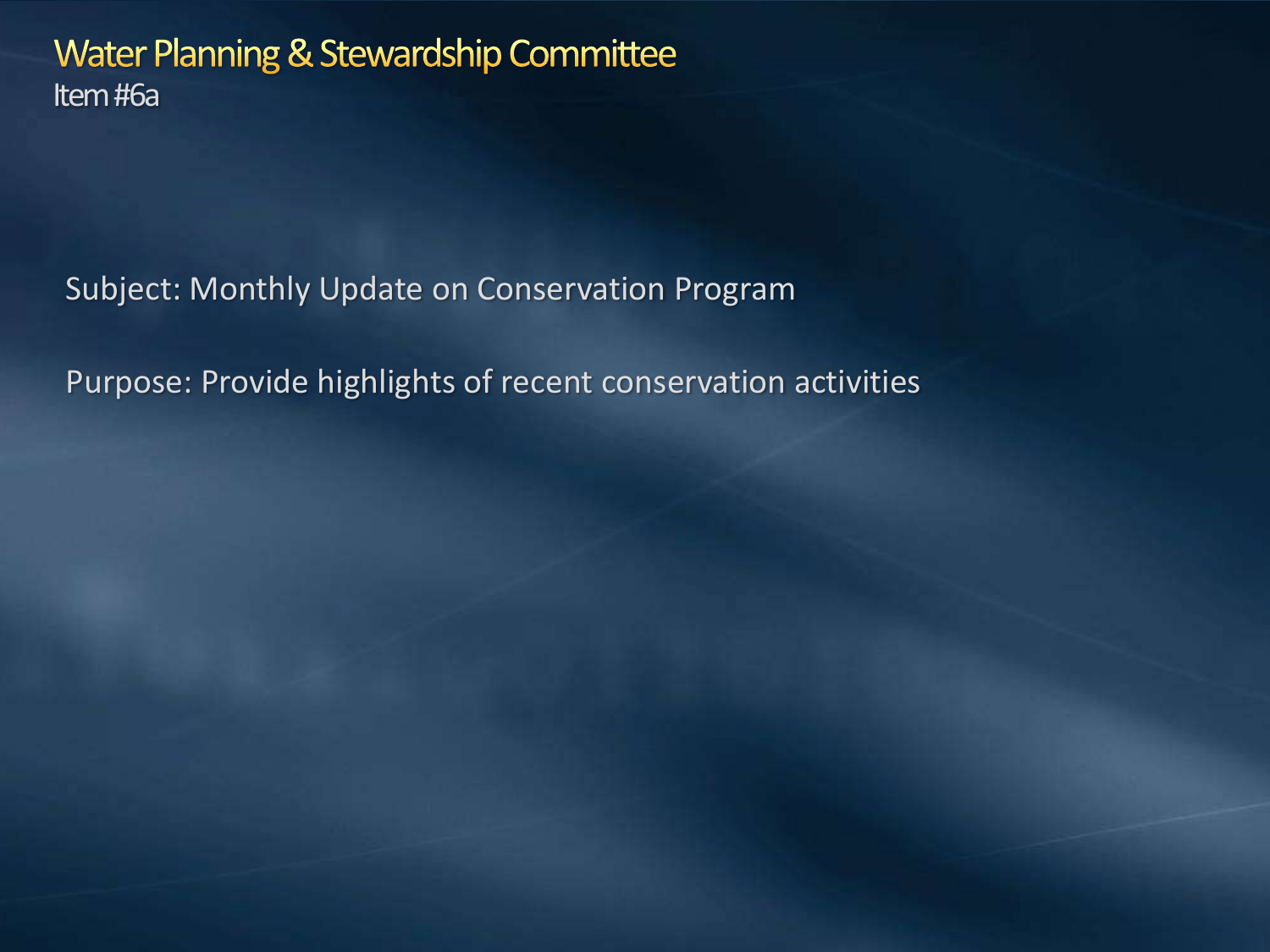#### Water Planning & Stewardship Committee Item #6a **Summary** Metropolitan's conservation program highlights and programexpenditures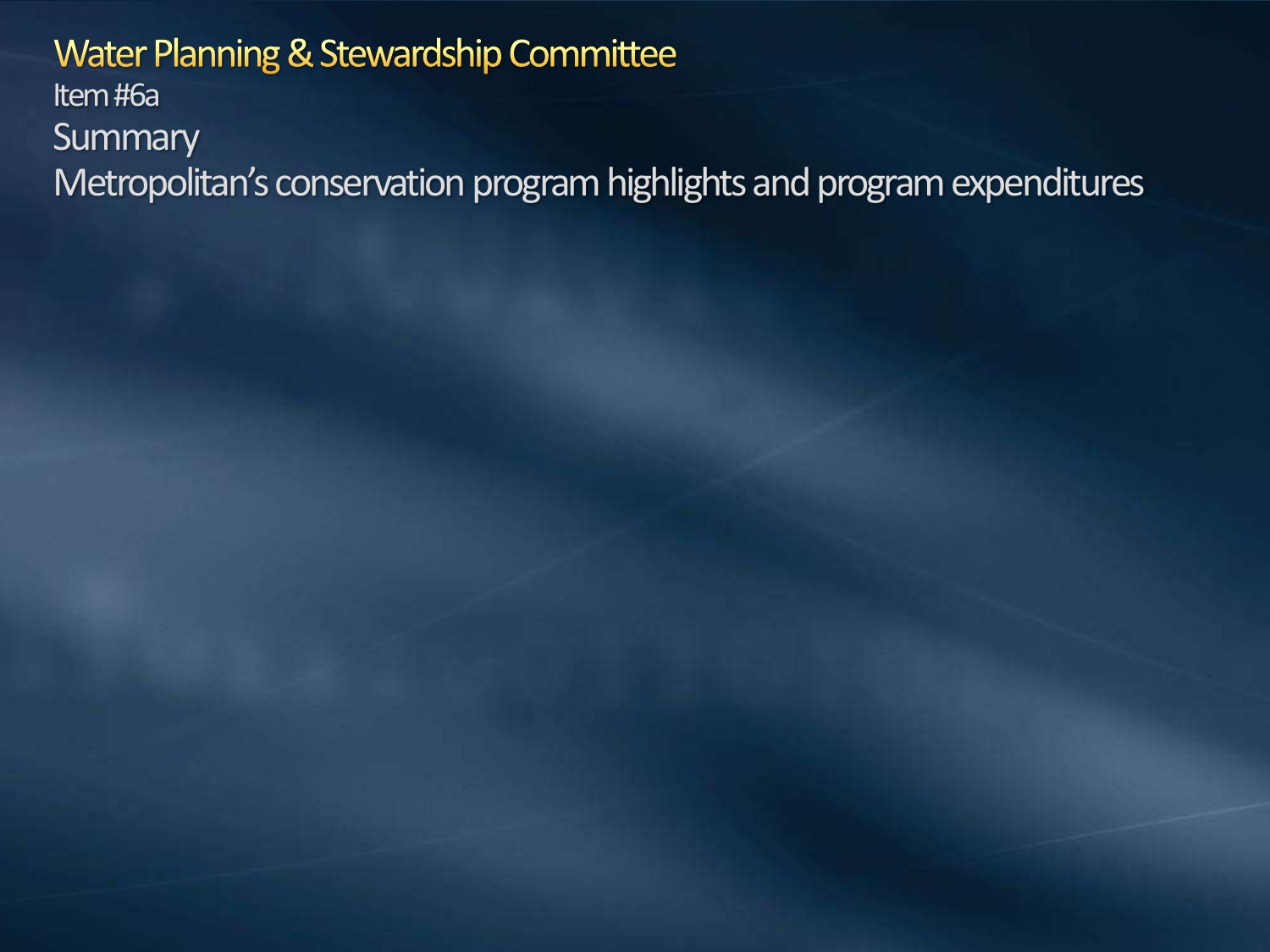

## **Conservation Program Update**

Water Planning & Stewardship Committee Item 6a May 8, 2017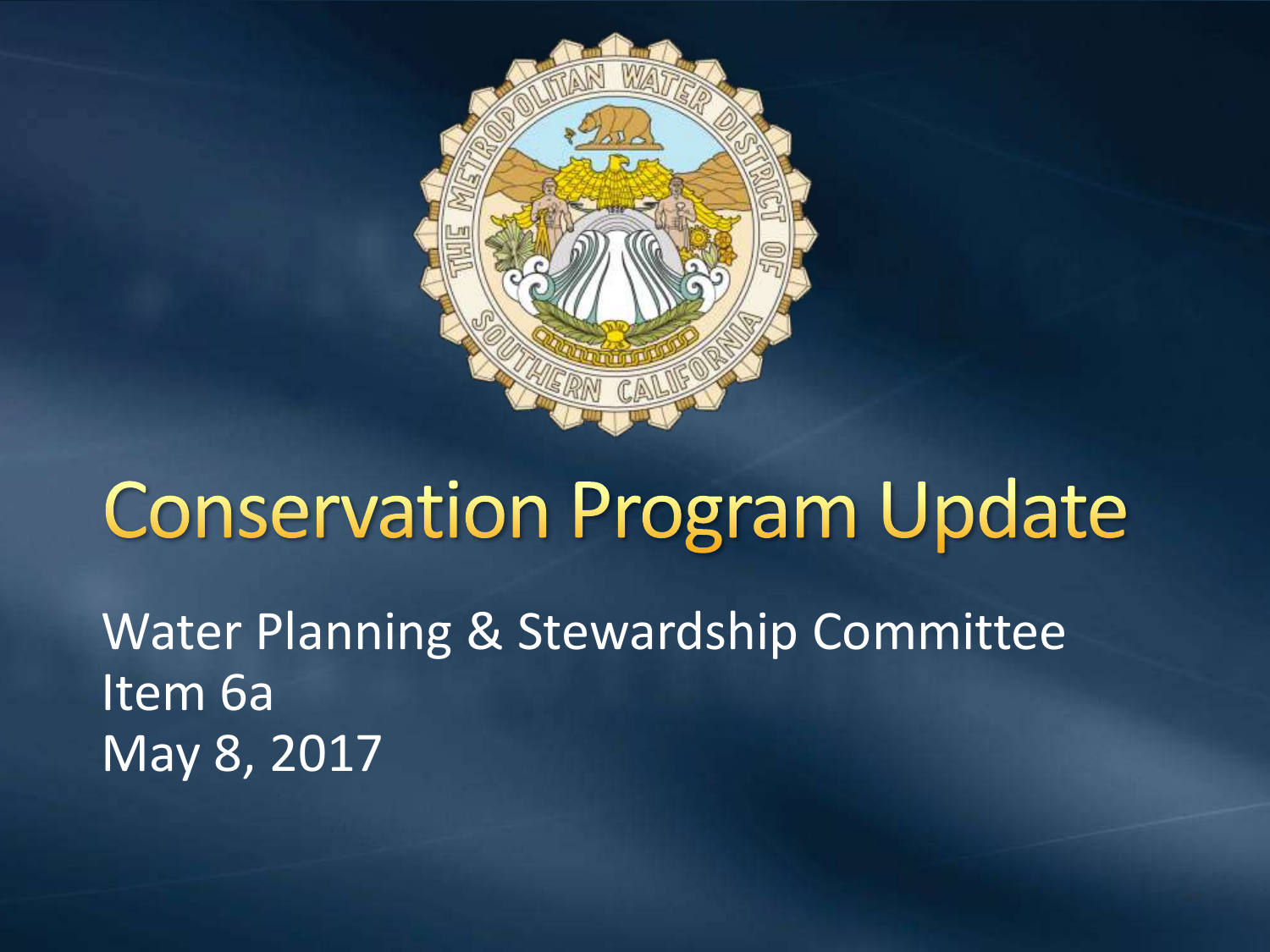### **Conservation Expenditures** FY16/17 –FY17/18

|                      | Paid*   | <b>Approved</b> |
|----------------------|---------|-----------------|
| <b>Devices</b>       | \$12.5M | \$1.7M          |
| <b>Member Agency</b> | \$3.4M  | \$10.5M         |
| Turf Removal**       | \$21.0M | \$0.6M          |
| Other                | \$0.8M  | \$4.7M          |
| <b>TOTAL</b>         | \$37.7M | <b>\$17.5M</b>  |

\*Modified Accrual as of March 31, 2017. Totals include admin fees when appropriate \*\*Includes Turf Removal Waiting List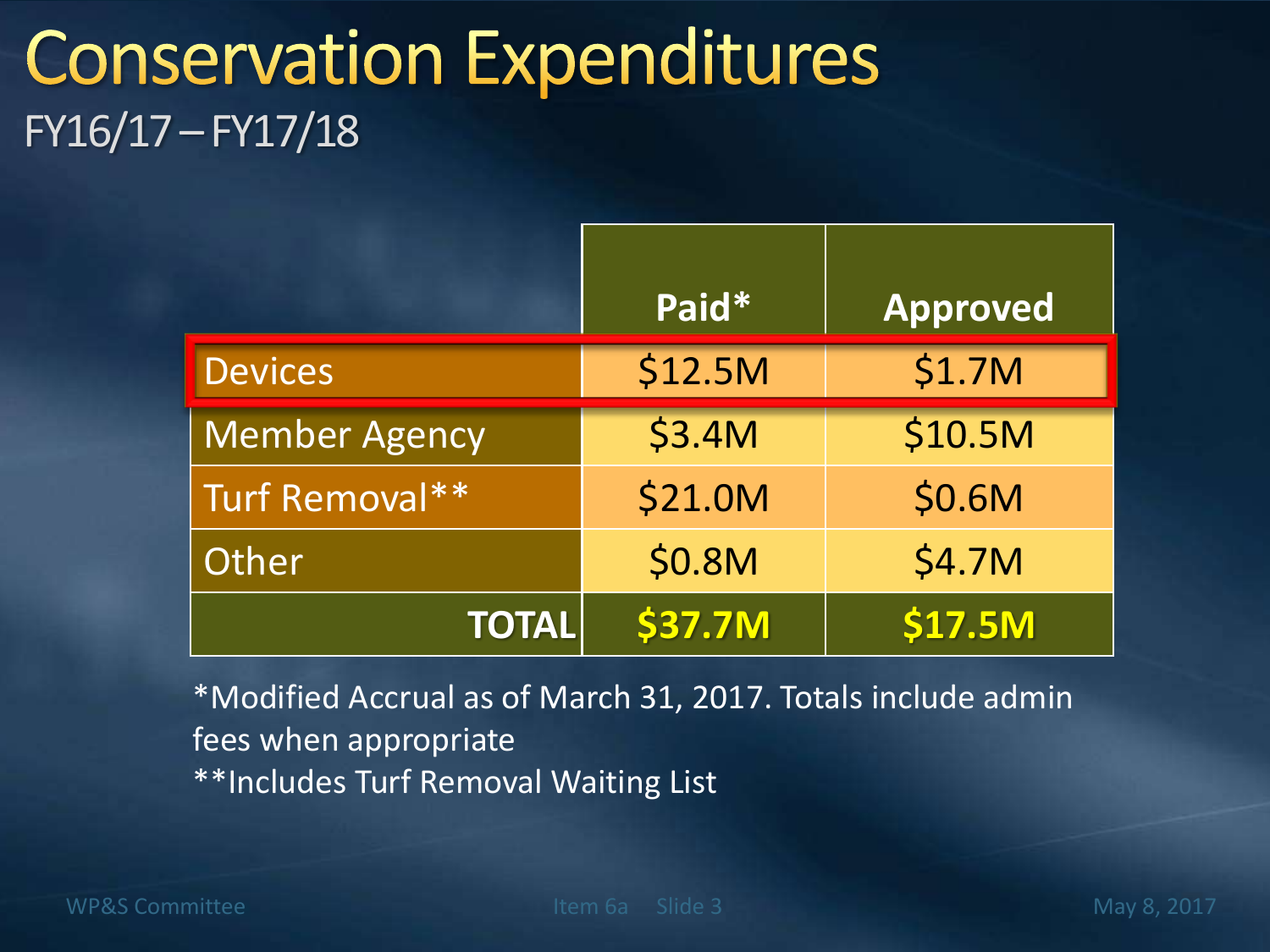### **Regional Device Trends, Residential Paid Applications**

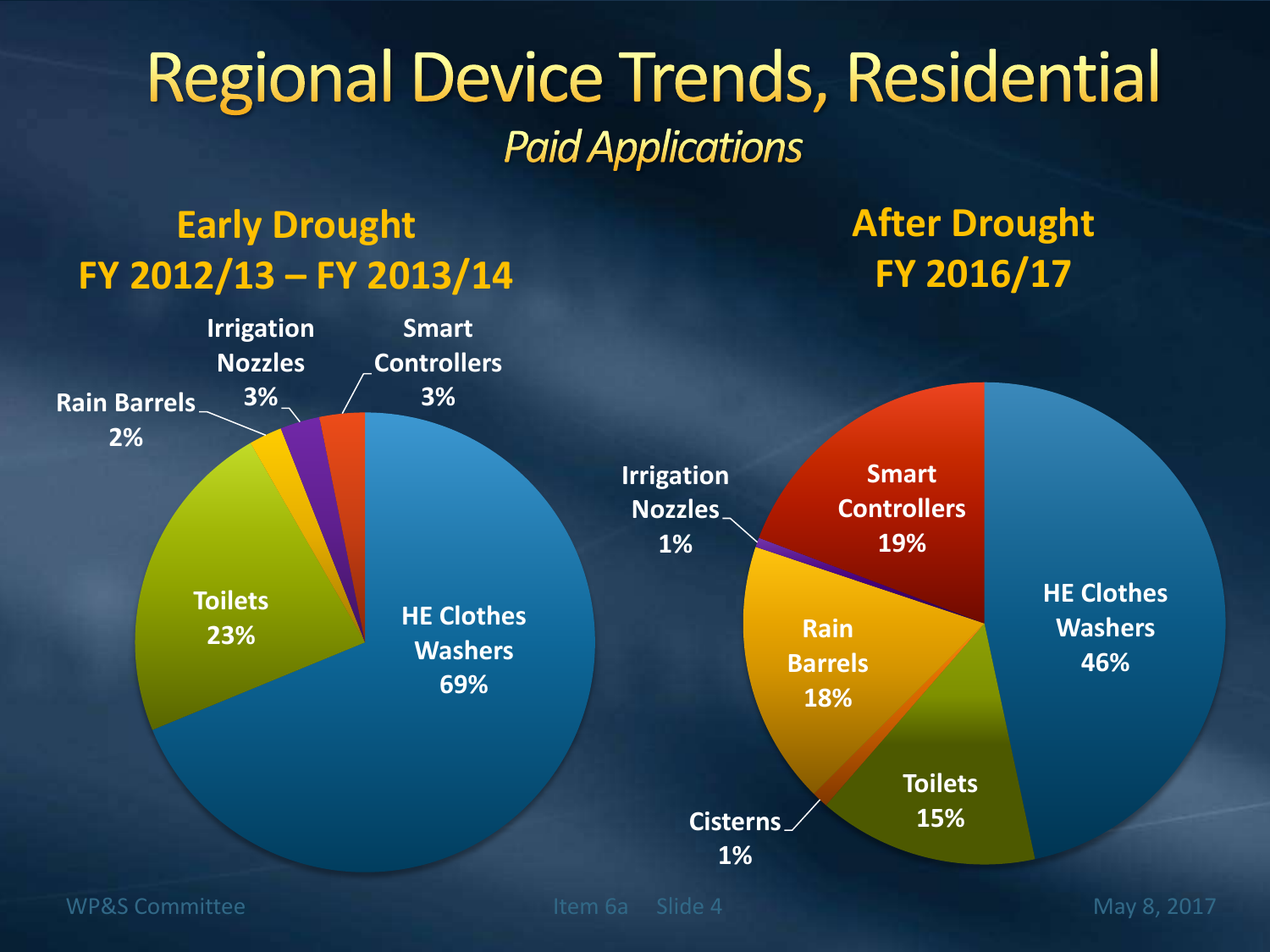### **Regional Device Trends, Commercial Paid Applications**

#### **Early Drought FY 2012/13 – FY 2013/14**

#### **After Drought FY 2016/17**

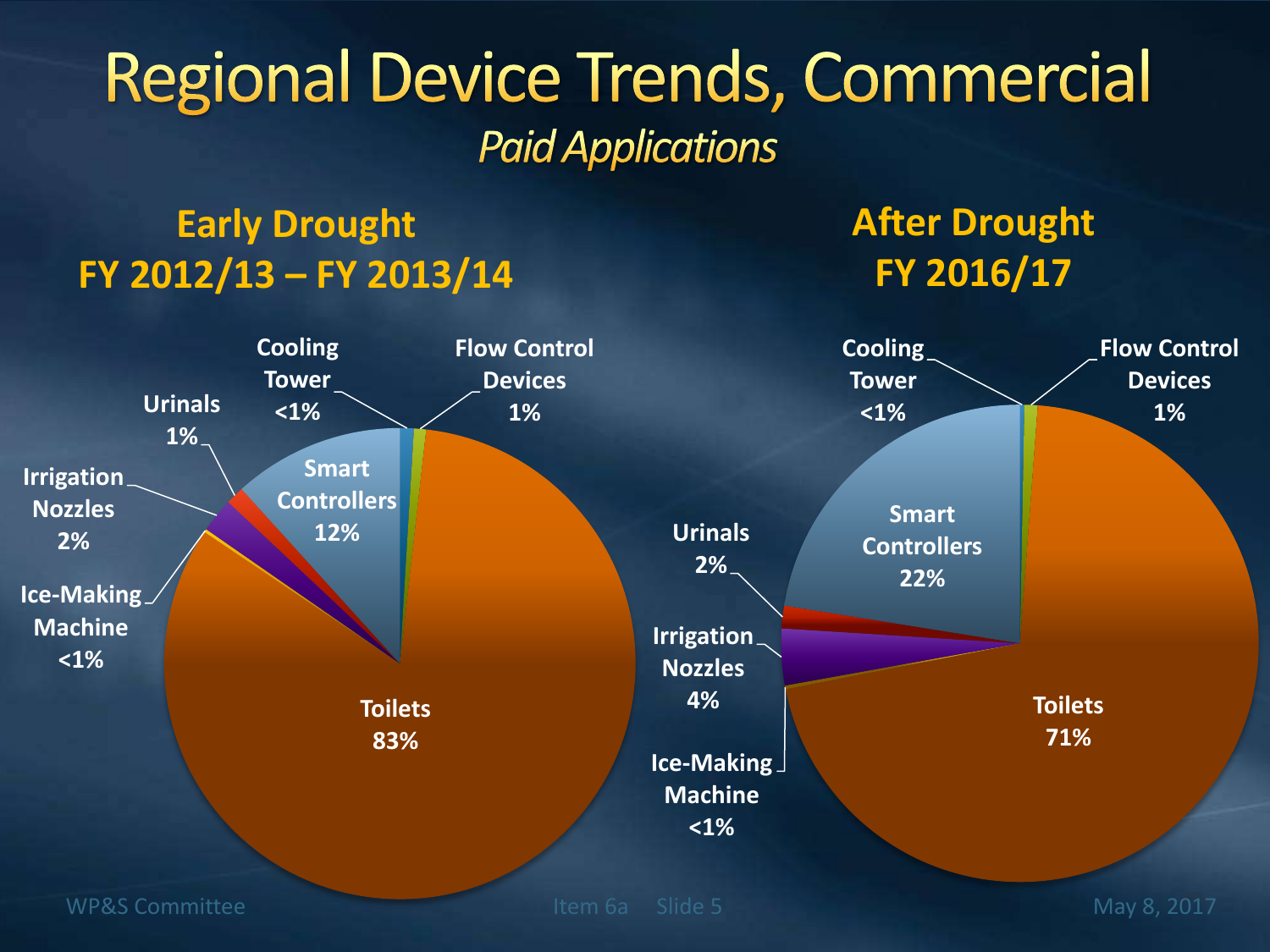## **Post-Drought Regional Device Trends**

Outdoor conservation activity is increasing • Toilet and washer activity is still high

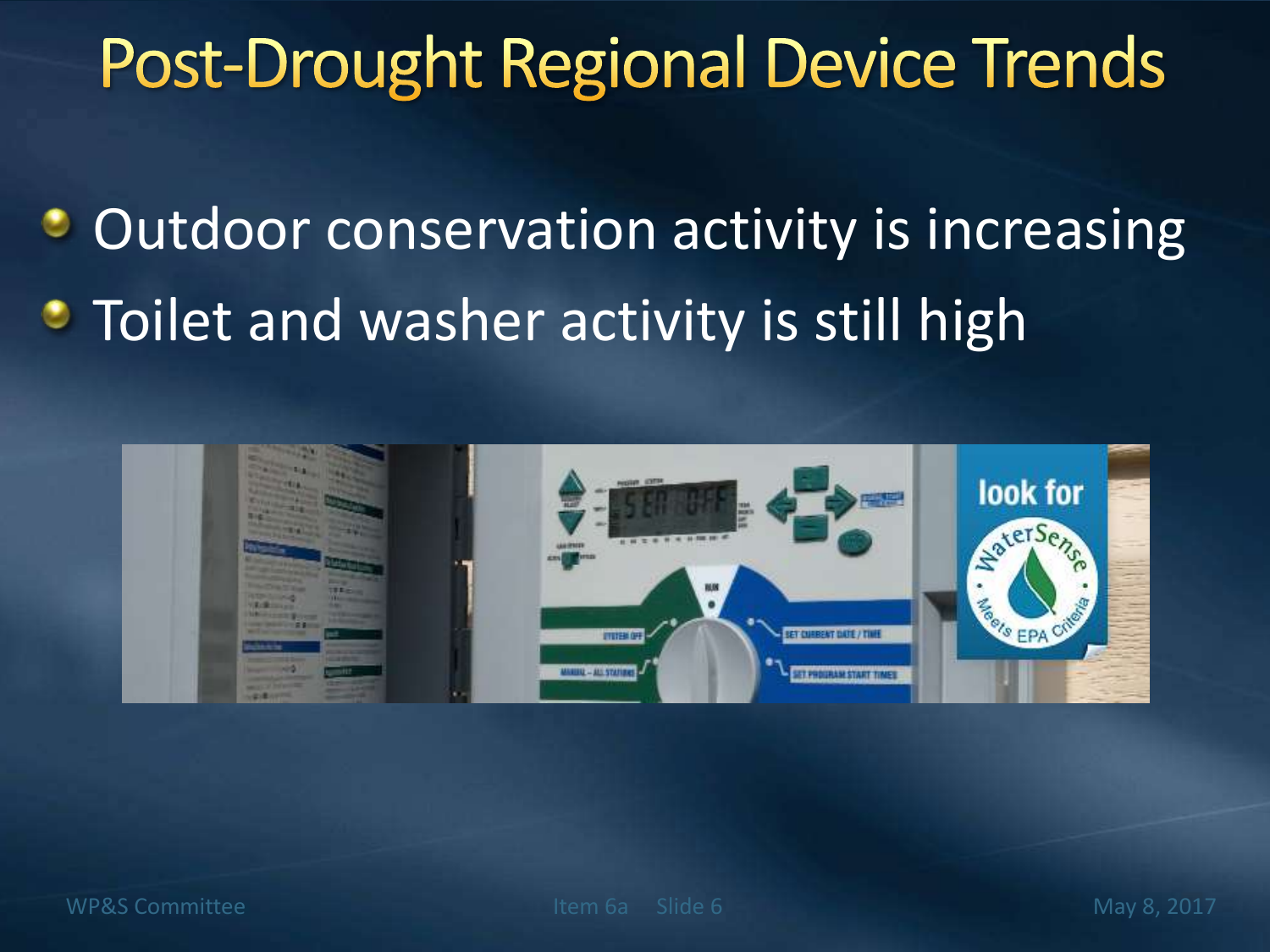# **Next Steps**

- **Continue monthly conservation updates**
- **Peer to peer review findings to be presented** to Conservation and Local Resources Committee in May 2017